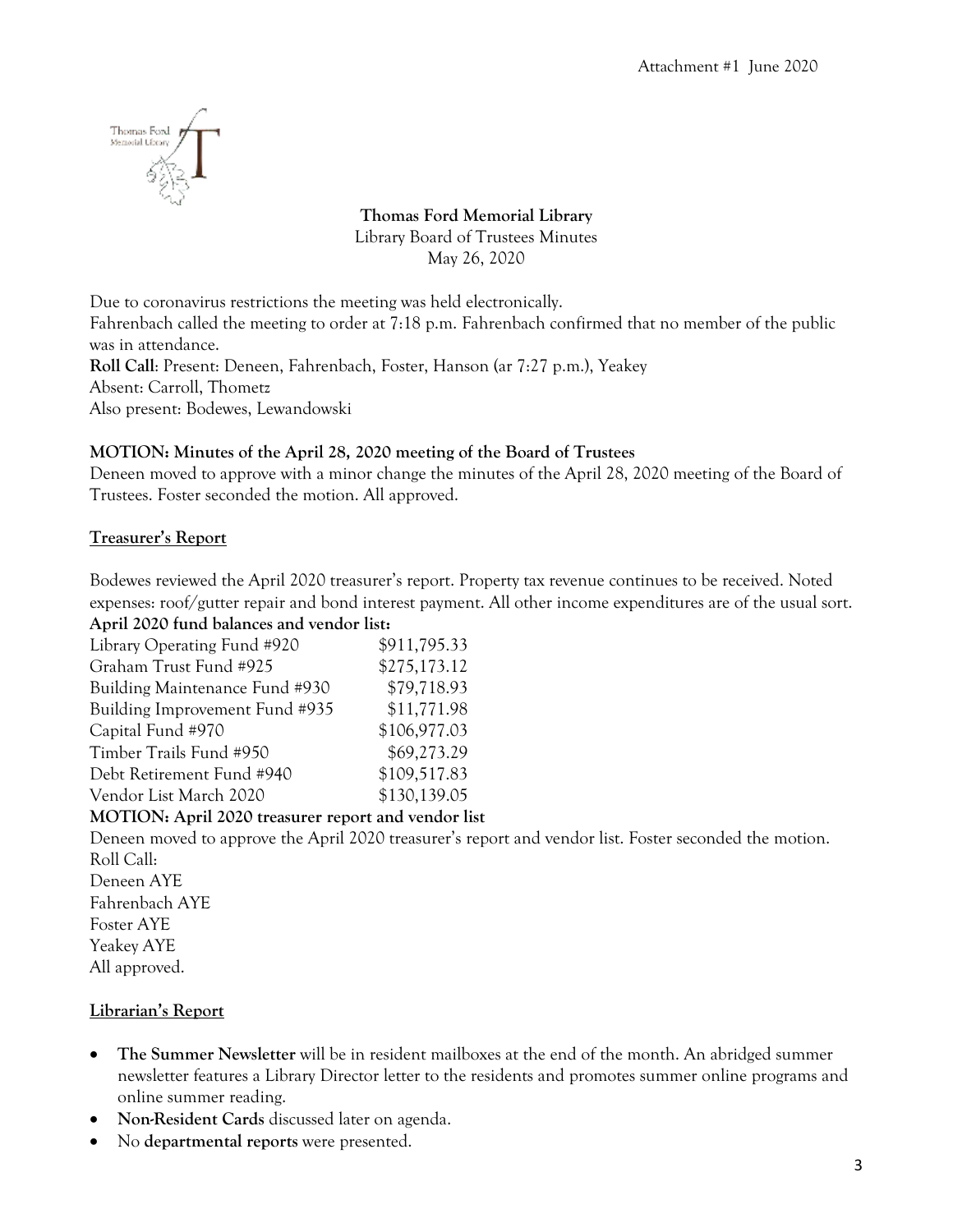**Visitors/Public Comment**: There were no visitors or public comment. **Communications**: There were no communications.

#### **Committees**:

#### **Friends**

Bodewes reported. The Friends of the Library will be on hiatus through 2020. In response to current public health concerns, all Friends activities have been paused and book donations suspended. Notice has been posted on the Library's website and social media.

## **Old Business**

None.

#### **New Business**

#### **Review of Non-Resident Card Cost**

The Thomas Ford Library offers library service to residents of surrounding communities without libraries. The Illinois State Library requires that the cost of a non-resident card be figured annually. Predicated on the average household support of the Library by residents, it is recommended that the cost of a non-resident card increase to \$385.00 from the current cost of \$305.00. The rate reflects the first year of the building improvement referendum in the non-resident formula.

**MOTION:** Deneen moved that the cost of a non-resident card purchased at the Thomas Ford Memorial Library increase to \$385.00 for the year beginning June 1, 2020 and ending May 31, 2021. Foster seconded the motion.

Roll Call: Deneen AYE Fahrenbach AYE Foster AYE Hanson AYE Yeakey AYE All approved.



# **Library Limited Reopening**

In keeping with the Governor's stay-at-home order extending restrictions through May, the Library has begun limited service hours Monday through Saturday 10:00 a.m. to 6:00 p.m. The book drop opened on May 5, and curbside pickup began on May 18 with the main entrance converted to a walk-up window. More than 4,000 books have been returned; 251 pickups were made during the Week 1. The process is working smoothly and residents are happy to have some limited library services back. Staff is enjoying the good will from the community. A special thank you to Village True Value Hardware for providing curbside pickup bags!

Library safety protocols and equipment are in place: personal protective equipment and sanitizing/disinfecting supplies are available, onsite staff is limited to maintain safe distancing and limit contact exposure, returned books and all other incoming materials are quarantined for 72 hours.

The Board expressed strong support for all staff efforts during this unprecedented and uncertain time.